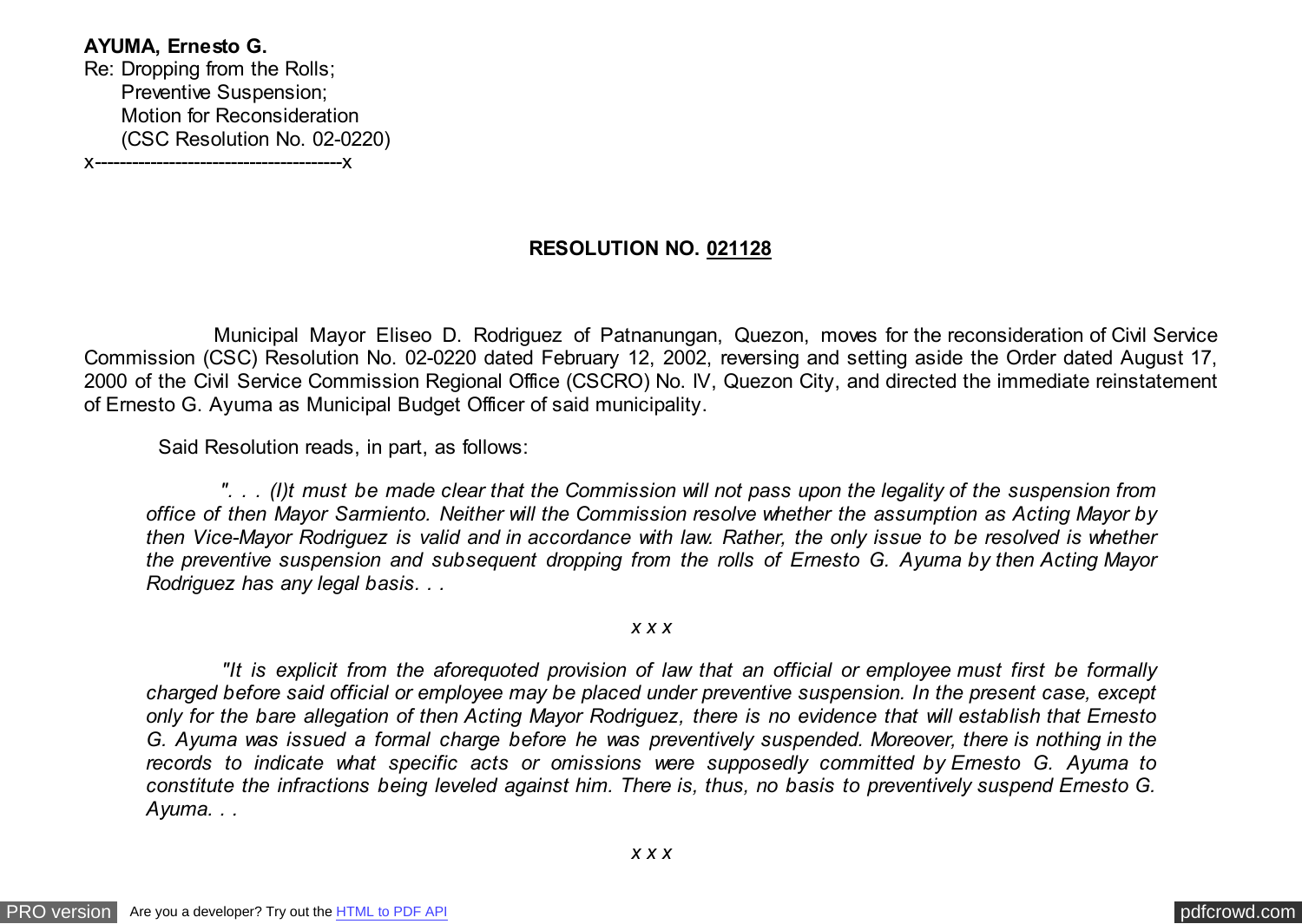*"The Commission likewise finds no basis to drop Ernesto G. Ayuma from the rolls of employees of the Municipal Government of Patnanungan, Quezon. Be it noted that then Acting Mayor Rodriguez dropped Ernesto G. Ayuma from the rolls on the ground that he was purportedly absent without any approved application for leave from September 1999. The records disclose, however, that Ernesto G. Ayuma has a duly filled-up Daily Time Record signed by his immediate superior for the months of September, October, November, December, 1999, and January 2000. He was also paid his salaries for the said months as shown by a Land Bank check bearing number 1004573. In fact, his premiums for said months to the Government Service Insurance System (GSIS) were all remitted. These facts and circumstances demolish the claim of then Acting Mayor Rodriguez that Ernesto G. Ayuma was absent without official leave (AWOL) prior to his dropping from the rolls.*

 *"Considering, therefore, that the Orders dated January 18, 2000 and February 23, 2000 preventively suspending and dropping Ernesto G. Ayuma from the rolls, respectively, were issued without any factual and legal bases; and considering further that said Orders were issued in clear violation of Ayuma's constitutional right to due process, such are deemed an absolute nullity that has no force and effect ab initio. . .*

*x x x*

 *"WHEREFORE, the appeal/petition for review of Ernesto G. Ayuma is hereby GRANTED. Accordingly, the incumbent Mayor of Patnanungan, Quezon, is directed to immediately reinstate Ayuma as Municipal Budget Officer. The Order dated August 17, 2000 of the Civil Service Commission Regional Office No. IV is REVERSED and SET ASIDE."*

Mayor Rodriguez vigorously assails the above quoted decision by arguing, as follows:

 *"4. . . . Except for the information given that Ernesto Ayuma has filed an appeal to the CSC questioning his dropping from the rolls which was upheld by CSRO-IV, this Mayor have not been informed, much less received, any copy of Ayuma's pleadings including the two (2) supplemental motions dated October 23 and 27, 2000 (4 days apart). Thus, NO OPPORTUNITY has been given to the undersigned Mayor to rebut or disprove allegations contained in Ayuma (sic) supplemental motions clearly violating the former's right to due process. Thus, the issues raised and quoted in the CSC Resolution sought to be reconsidered and treated as 'material allegations of Ayuma in his third pleading' are ONE SIDED and thus unfair.*

*x x x*

 *"5. At the outset, it has to be stressed that this appeal/petition for review filed by Mr. Ernesto Ayuma with this Commission involved only his dropping from the rolls as Municipal Budget Officer, and no other. As a matter of fact, the questioned CSRO-IV ruling subject matter of Ayuma's appeal/petition to this Commission does not mention nor tackle any other subject outside of the order of his dropping from the rolls which was*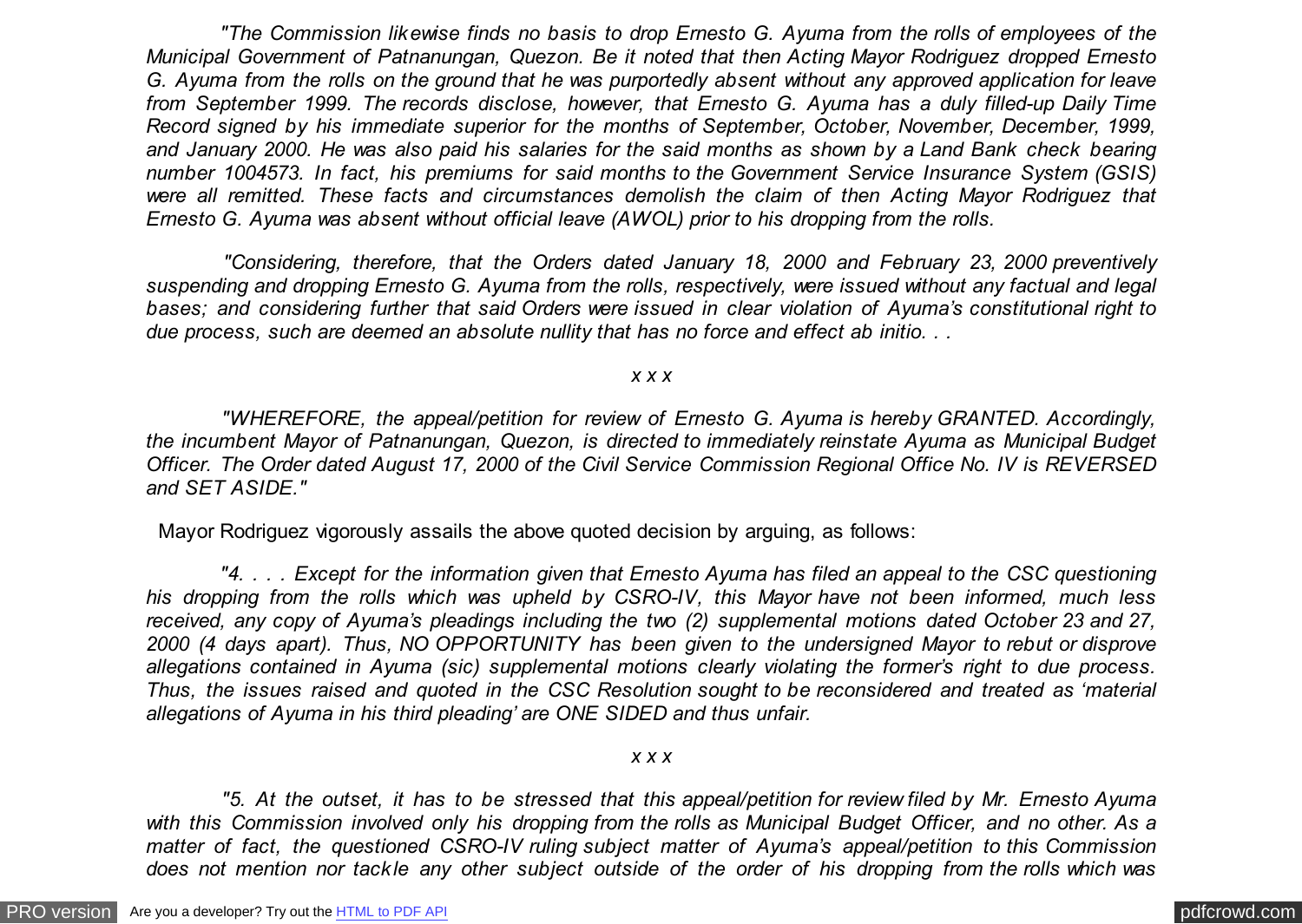*correctly upheld by CSRO-IV. It is thus strange that all of a sudden the appeal of Mr. Ernesto Ayuma would now include his purported preventive suspension which in the first place was NEVER imposed by this Municipal Mayor. The allegation of Mr. Ayuma that he was issued a PREVENTIVE SUSPENSION order is FABRICATED, A PURE LIE and a violation of the law on PERJURY. Whatever document he has produced and submitted to this Commission was FALSIFIED and/or FORGED. This Mayor is thus reserving his right to institute a criminal case against Ernesto Ayuma for falsification and/or perjury before the proper investigating bodies.*

## *x x x*

 *"10. This Mayor has filed a letter manifestation dated March 19, 2001 informing the Honorable Commission that Mr. Ernesto Ayuma has filed his Certificate of Candidacy for the position of Sangguniang Bayan Member of the Municipality of Patnanungan on February 26, 2001. This letter-manifestation was duly received by this Commission on April 20, 2001 at 1:35 P.M. as shown in the letter hereto attached . . . Also attached . . . is a copy of the COMELEC certification dated March 10, 2001 which states that 'a certain candidate named Ernesto G. Ayuma filed his certificate of candidacy for the position of Sangguniang Bayan Member of said Municipality on February 28, 2001 at 8:30 P.M.' . . . Thus, when Ayuma filed his certificate of candidacy to run for public office, he has effectively abandoned whatever appeal he has taken challenging his removal from the service. In short, it is as if he has withdrawn his appeal for lack of interest. This Mayor therefore felt it strange that this matter was not at all considered by the Commission despite the timely filing of the said letter-manifestation.*

 *"11. This Mayor submits that there is basis in the dropping from the rolls of Mr. Ernesto Ayuma. First, there is no question that this Mayor has effectively assumed the duties and powers of the Office of the Municipal Mayor when the then sitting (sic) Mayor was suspended from office for six (6) months. Second, Ernesto Ayuma was dropped from the rolls during the six (6) months period that this Mayor was the Acting Mayor. Third, there was no approved application for leave at the time of dropping from the rolls and that the approved leave of Ayuma was only subsequently secured when then Sarmiento reassumed his position as Mayor, although the same should not have been allowed or considered by this Commission as the period of leave shown to have been approved falls within the period when he was serving the penalty of suspension. Fourth, for the same reason of lack of authority of the approving official, the daily time record (DTR) subsequently submitted by Ernesto Ayuma to support his appeal/motion for review should not have been considered, much less given probative value, it appearing that the same was also signed by an official at a time he was serving the penalty of suspension from the service. Fifth, the GSIS remittances made in the name of Ayuma was in previous months and not the months covered when he was on AWOL. Sixth, Mr. Ayuma occupy a position which is considered a department head of the municipality. He should be responsible enough to know his obligations and the rules specifically governing employees declared on AWOL status. . ."*

 The facts, as found by the Commission when it promulgated CSC Resolution No. 02-0220 dated February 12, 2002, are summarized, as follows: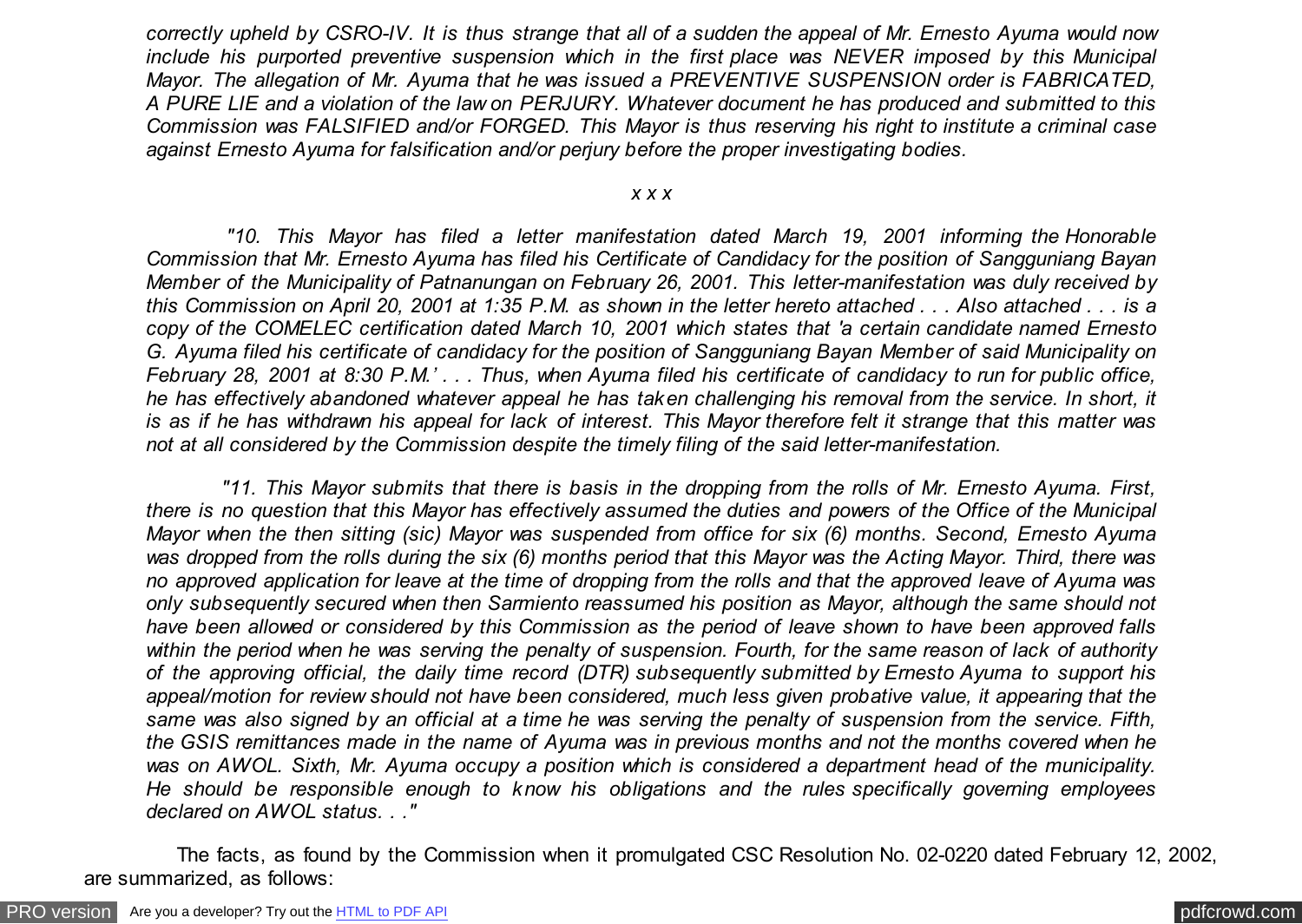On June 7, 1999, the Sangguniang Panlalawigan of Quezon, as a consequence of a complaint filed by a certain Aida B. Oquindo, passed Kapasiyahan Blg. 440 suspending from office then incumbent Mayor Alfredo G. Sarmiento of Patnanungan, Quezon, for a period of six (6) months. As a result of the suspension of Mayor Sarmiento, then Vice Mayor Eliseo D. Rodriguez became the Acting Mayor.

 On January 18, 2000, Acting Mayor Rodriguez issued an *"Order"* preventively suspending Ayuma for a period of ninety (90) days. On February 23, 2000, Acting Mayor Rodriguez issued another Order dropping Ayuma from the roll of employees of the Municipal Government of Patnanungan.

 In the meantime, Mayor Sarmiento supposedly assumed his position. On March 9, 2000, he issued a memorandum nullifying the two above mentioned Orders of Acting Mayor Rodriguez and directed Ayuma to continue discharging his functions as Municipal Budget Officer. Because of this, Leovino V. Ayuma, the Municipal Treasurer of Patnanungan, sought the opinion of CSCRO No. IV on the legality and validity of Mayor Sarmiento's memorandum. Hence, on August 17, 2000, CSCRO No. IV issued an Order, the dispositive portion of which reads, as follows:

 *"WHEREFORE, this Office opines that Mayor Alfredo G. Sarmiento can no longer validly set aside or recall the Order dated February 23, 2000 of then Acting Mayor Eliseo D. Rodriguez dropping Mr. Ernesto G. Ayuma from the rolls as Municipal Budget Officer of the Municipal Government of Patnanungan, Quezon; and that Mayor Alfredo G. Sarmiento can not validly issue a Memorandum dated March 9, 2000, as then Acting Mayor Eliseo D. Rodriguez is (sic) still exercising his powers, duties and functions as the local chief executive of the Municipal Government of Patnanungan, Quezon, until March 10, 2000."*

 Ayuma appealed the aforementioned Order and the Commission resolved the same in his favor through the Resolution now being sought to be reconsidered.

 In his motion for reconsideration, Mayor Rodriguez, the incumbent Mayor of Patnanungan, Quezon, vehemently denies issuing the Order dated January 18, 2000 preventively suspending Ayuma for a period of ninety (90) days. Except only for his bare allegations, however, he never presented any competent piece of evidence to buttress the same. In fact, Mayor Rodriguez did not present any evidence to prove that the signature appearing on said Order was not his. The allegation, therefore, of Mayor Rodriguez that he did not order the preventive suspension of Ayuma for a period of 90 days cannot be given much weight or credence.

 Significantly, even on the assumption that Mayor Rodriguez did not preventively suspend Ayuma, such will not detract from the findings that the latter was arbitrarily and illegally dropped from the roll of employees. Stated differently, even if we are to assume that Ayuma was not actually placed under preventive suspension, this will not make his dropping from the roll of employees legal. For the facts, as duly established by the records, remain that for the months of September, October, November, December 1999, and January 2000, the period within which Ayuma was purportedly absent without any approved application for leave, Ayuma had accomplished Daily Time Records duly certified by his immediate superior. Ayuma received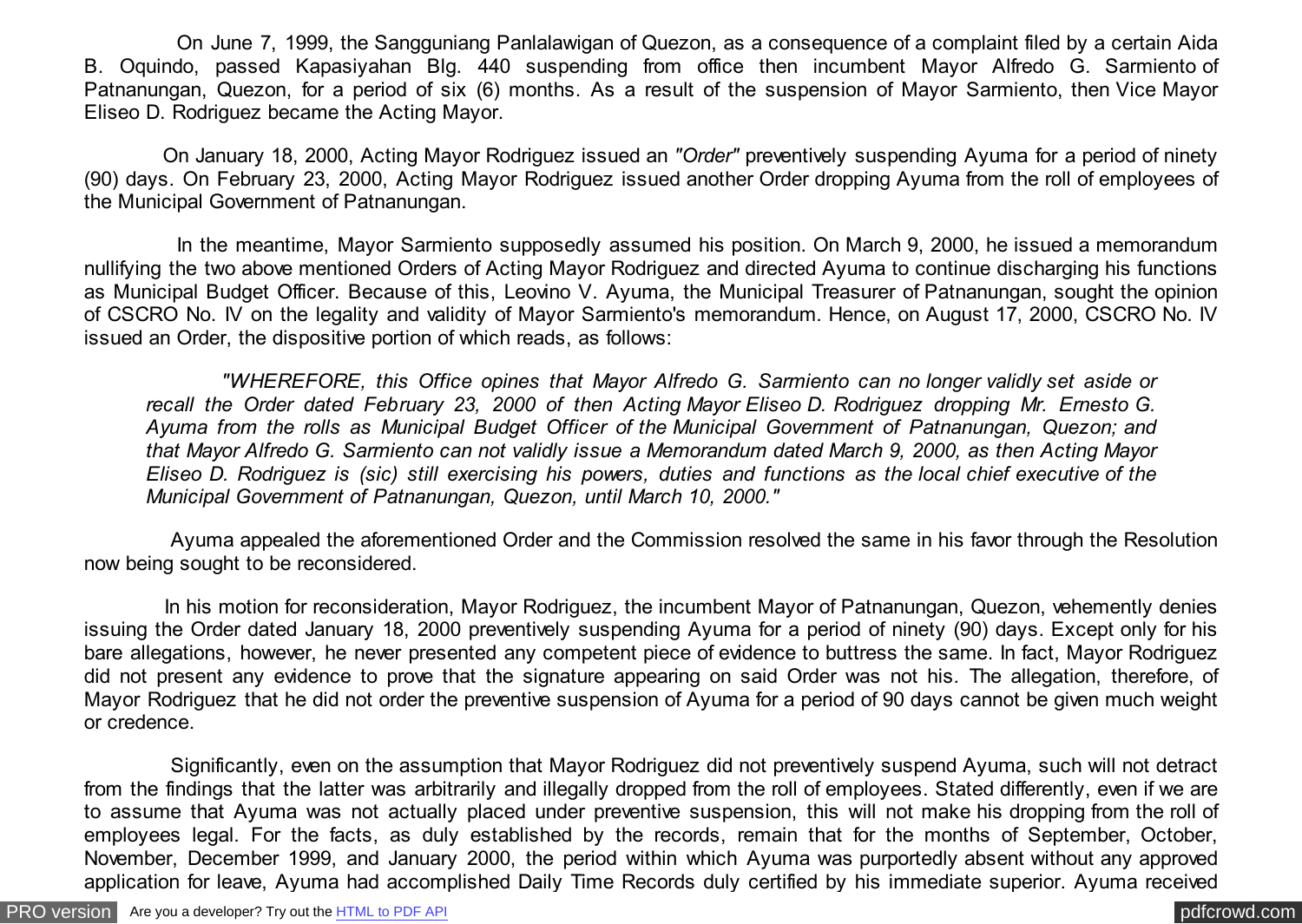his salaries for all these months and his GSIS contributions for these months were all remitted. It is, thus, not difficult to comprehend that there is absolutely no basis to drop Ayuma from the rolls.

 True, the Order dated August 17, 2000 of CSCRO No. IV, which was appealed to the Commission, does not make any mention about the preventive suspension of Ayuma. It is of record, however, that among the issues raised by Ayuma in his appeal was the illegality of his preventive suspension and subsequent dropping from the rolls. Hence, both issues are inextricably related such that one cannot be resolved without passing upon the other. His dropping from the rolls cannot be thoroughly resolved without passing upon the legality of his preventive suspension.

 The Commission has noted, however, that on February 28, 2001, Ayuma filed his certificate of candidacy for Sangguniang Bayan member of the Municipality of Patnanungan, Quezon. This is evident from the certification dated March 10, 2001 issued by Atty. Adolfo M. Ilagan, Provincial Election Supervisor of the Province of Quezon, which reads, as follows:

 *"This is to Certify (sic) that as per report submitted by the office of Election Officer of the Municipality of Patnanungan, Quezon, a certain candidate named ERNESTO G. AYUMA, filed his certificate of candidacy for the position of Sangguniang Bayan Member of said Municipality on Feb. 28, 2001 at around 8:30 pm.(sic)"*

 The foregoing material fact escaped the attention of the Commission when it promulgated the Resolution now being sought to be reconsidered. At any rate, in his comment to the instant motion for reconsideration, Ayuma does not deny that he indeed filed his certificate of candidacy as member of the Sangguniang Bayan. On the contrary, he implicitly admitted the same, to wit:

*"6. Going now to issue (sic) of my candidacy, the same considered not bar on (sic) the implementation of my reinstatement in the service. It may be noted that somebody filed for (sic) candidacy for Sangguniang Bayan position on (sic) May 14, 2001 local election, but, that was withdrawn. Besides, such filing of candidacy was done during the period when I am out of the service. Contrary to the Movant (sic), I was not considered resigned for I am no where (sic) to resign (sic). . . The fact that I did not run nor participate in the past local election campaign, constituted (sic) my eligibility for reinstatement because I was not lost (sic) in an election."*

 As already discussed earlier, the preventive suspension and subsequent dropping from the rolls of Ayuma are illegal as the same were imposed without any factual or legal basis. Accordingly, the Commission ordered his reinstatement as Municipal Budget Officer. Hence, prior to February 28, 2001 - the date he filed his certificate of candidacy - for all intents and purposes, Ayuma is still considered in the government service even on the assumption that he was not allowed to report for work. This principle was explained by the Supreme Court in the case of **De Guzman vs. CSC, 231 SCRA 169**, to wit:

 *"When an official or employee was illegally dismissed and his reinstatement has later been ordered, for all legal purposes he is considered as not having left his office. Therefore, he is entitled to all the rights and privileges that accrue to him by virtue of the office he held. . ."*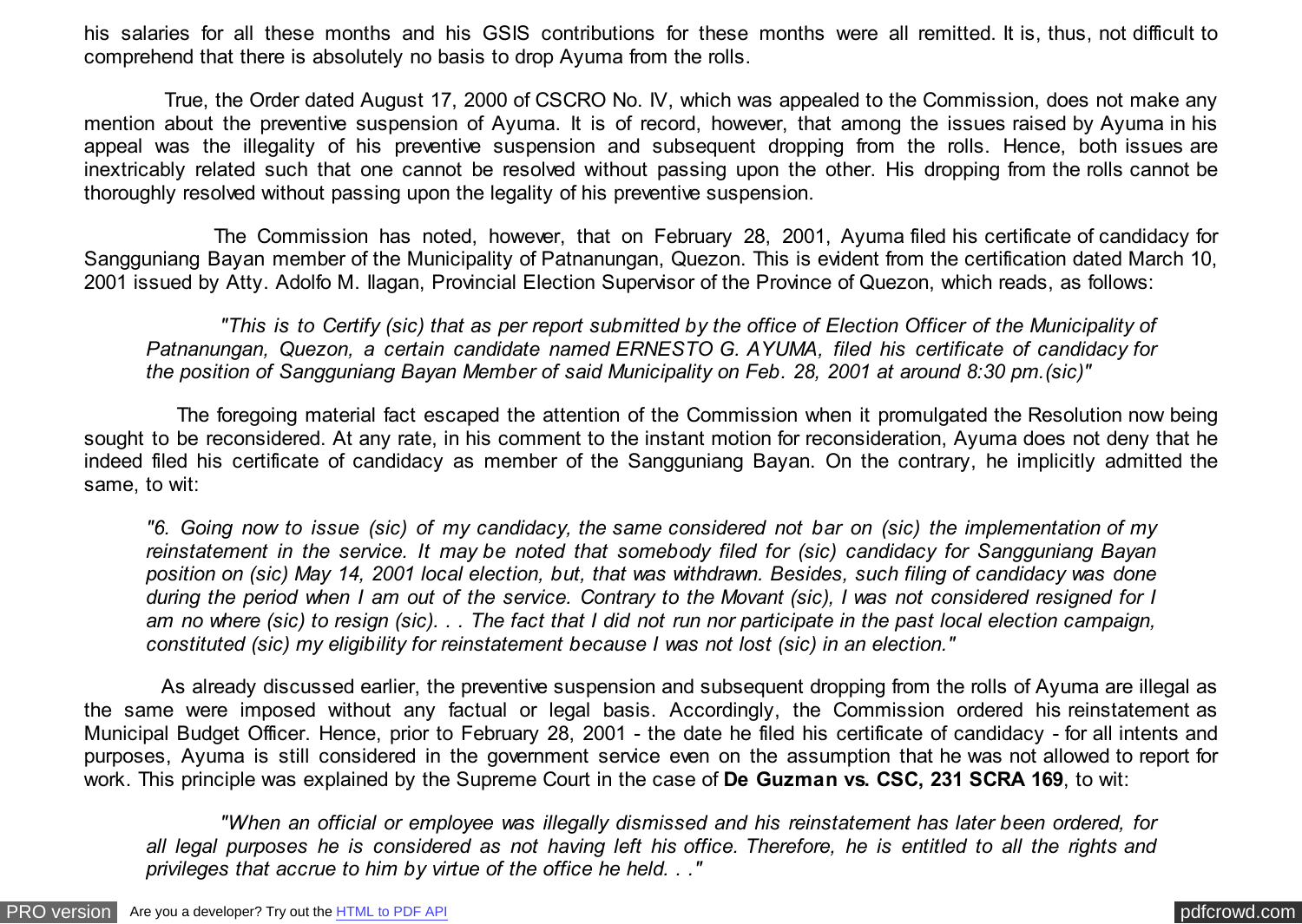However, effective February 28, 2001, the date when he filed his certificate of candidacy as member of the Sangguniang Bayan of Patnanungan, Quezon, Ayuma had effectively severed his employment relation with the government. This is pursuant to **Section 66, Article IX of the Omnibus Election Code,** which categorically mandates that:

 *"Sec. 66. Candidates holding appointive office or position.—Any person holding a public appointive office or position, including active members of the Armed Forces of the Philippines, and officers and employees in government-owned or controlled corporations, shall be considered ipso facto resigned from his office upon the filing of his certificate of candidacy."*

 Indeed, when Ayuma filed his certificate of candidacy, he was deemed automatically resigned from his office. He need not tender his resignation as the law considers him to have been resigned from that moment he filed his certificate of candidacy. Even on the assumption that he subsequently withdrew his certificate of candidacy, such will not restore him to his former position as Municipal Budget Officer. In an intimately similar case, the High Tribunal ruled in **Nicolasura vs. CSC, G.R. No. 85400, April 26, 1990**, that:

 *"Section 66, Art. IX of the Omnibus Election Code makes the forfeiture automatic and permanently effective upon the filing of the certificate of candidacy for another office. Only the moment and act of filing are considered. Once a certificate is filed the seat is forfeited and nothing save a new election or appointment can restore the ousted official."*

 Thus, although his preventive suspension and subsequent dropping from the rolls have been declared to be contrary to law, the reinstatement of Ayuma as Municipal Budget Officer, however, can no longer be ordered, since he is deemed automatically resigned effective February 28, 2001 when he filed his certificate of candidacy as member of the Sangguniang Bayan.

 **WHEREFORE,** the motion for reconsideration of Municipal Mayor Eliseo D. Rodriguez is **PARTLY GRANTED.** Accordingly, CSC Resolution No. 02-0220 dated February 12, 2002 is hereby modified in the sense that Ernesto G. Ayuma is deemed resigned and separated from the service effective February 28, 2001.

Quezon City, SEP 03 2002

(Signed) **JOSE F. ERESTAIN, JR. Commissioner** 

[PRO version](http://pdfcrowd.com/customize/) Are you a developer? Try out th[e HTML to PDF API](http://pdfcrowd.com/html-to-pdf-api/?ref=pdf) provided and the community of the HTML to PDF API [pdfcrowd.com](http://pdfcrowd.com) pdfcrowd.com (Signed) **KARINA CONSTANTINO-DAVID**